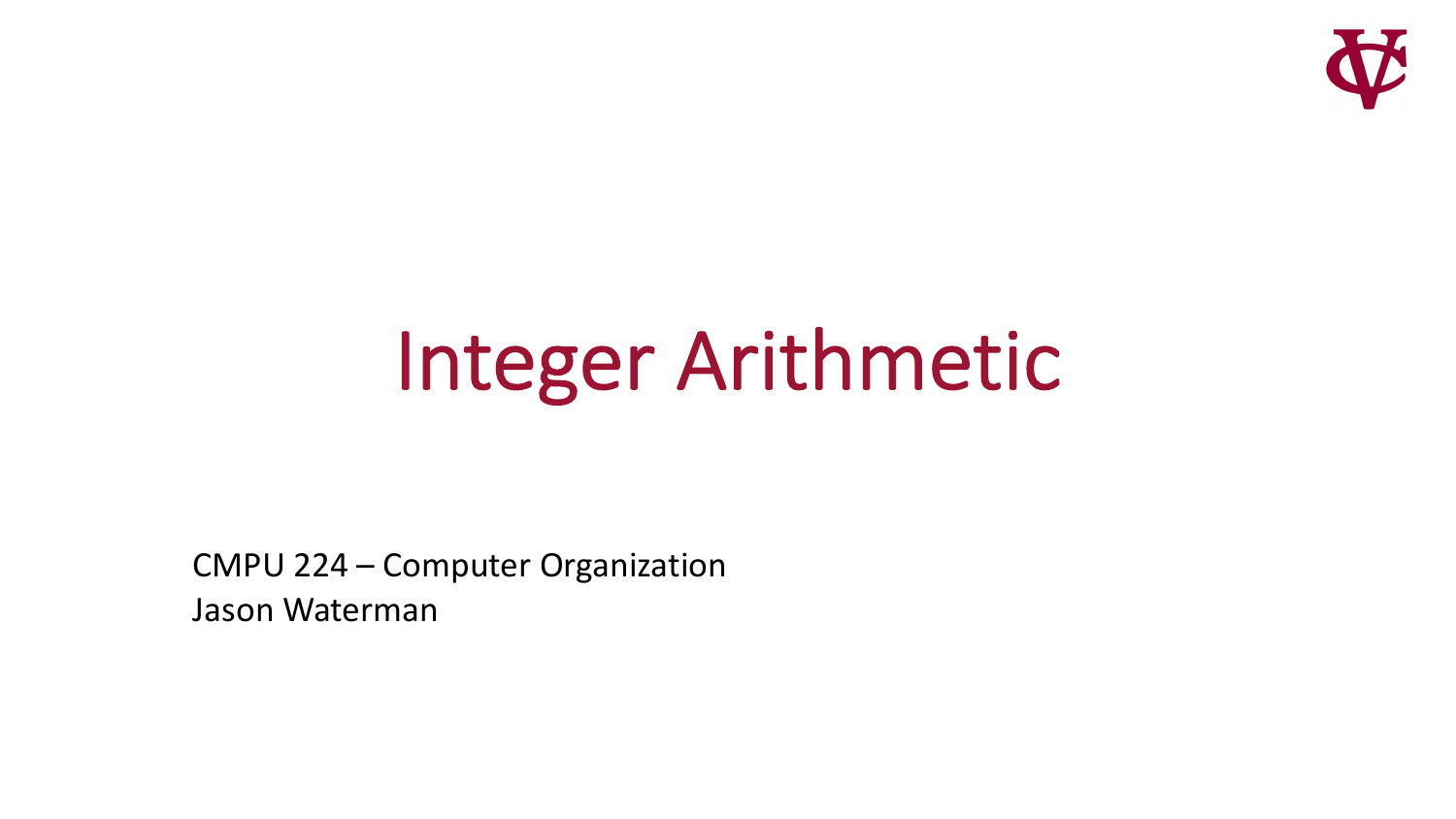### Native Data Representations in C



- char, short, int, and long are "integer" types
	- Signed by default
		- int x;
	- Can declare as unsigned
		- unsigned int x;
- float and double are "real" types
- A pointer is a data type that holds a memory address

| C Data Type | <b>Typical 32-bit</b> | x86-64         |
|-------------|-----------------------|----------------|
| char        | $\mathbf 1$           | $\mathbf 1$    |
| short       | $\overline{2}$        | $\overline{2}$ |
| int         | $\overline{4}$        | $\overline{4}$ |
| long        | 4                     | 8              |
| float       | $\overline{4}$        | $\overline{4}$ |
| double      | 8                     | 8              |
| pointer     | 4                     | 8              |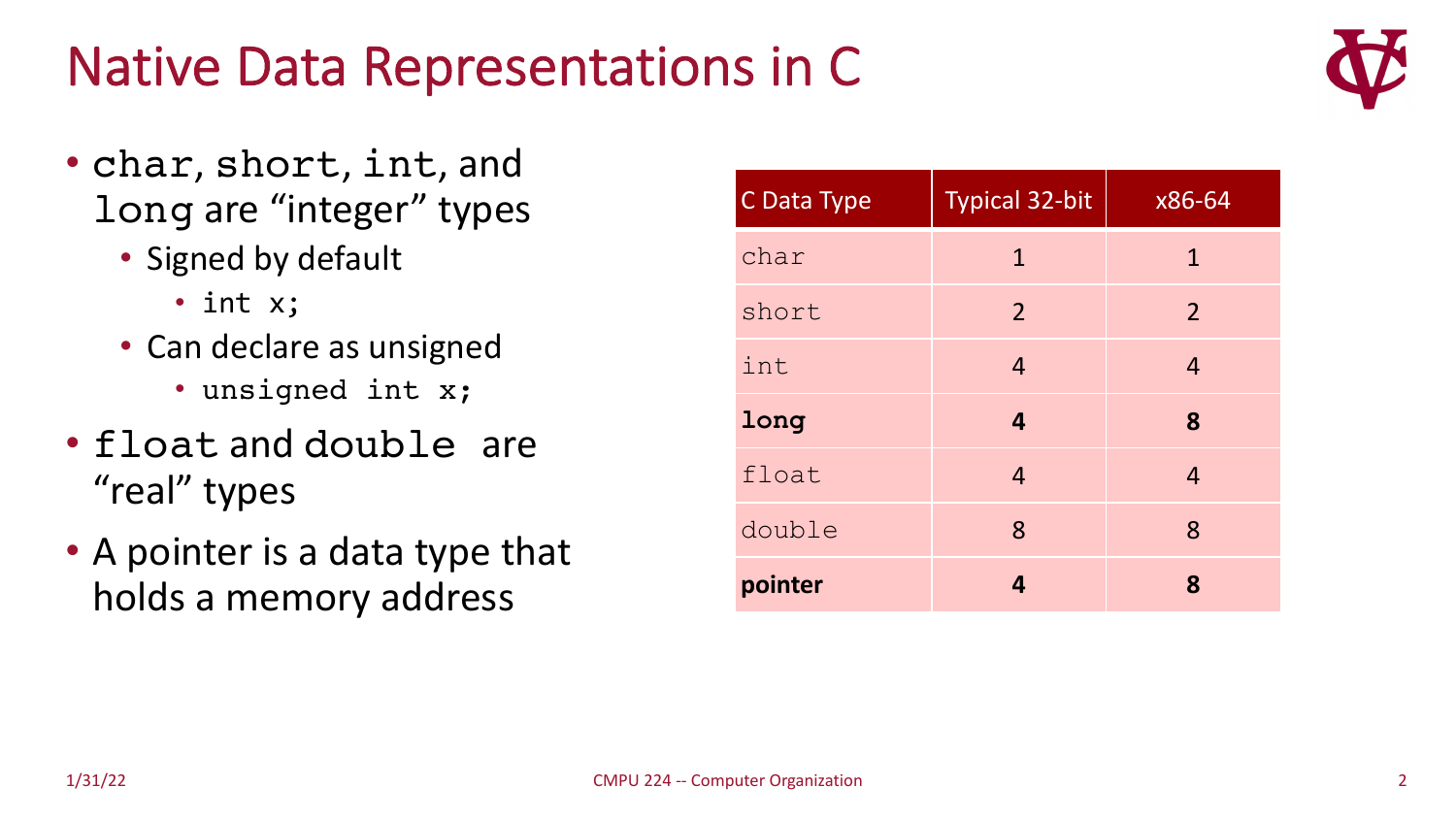### Values for Different Word Sizes



|             | W      |           |                  |                              |  |  |  |  |
|-------------|--------|-----------|------------------|------------------------------|--|--|--|--|
|             | 8      | 16        | 32               | 64                           |  |  |  |  |
| <b>UMax</b> | 255    | 65,535    | 4,294,967,295    | 18,446,744,073,709,551,615   |  |  |  |  |
| <b>TMax</b> | 127    | 32,767    | 2,147,483,647    | 9,223,372,036,854,775,807    |  |  |  |  |
| <b>TMin</b> | $-128$ | $-32,768$ | $-2,147,483,648$ | $-9,223,372,036,854,775,808$ |  |  |  |  |

### • Observations

- |*TMin* | = *TMax* + 1
	- Asymmetric range
- *Umax* = 2 \* *TMax* + 1

### • C Programming

- #include <limits.h>
- Declares constants, e.g.,
	- ULONG\_MAX
	- LONG\_MAX
	- LONG\_MIN
- Values are platform specific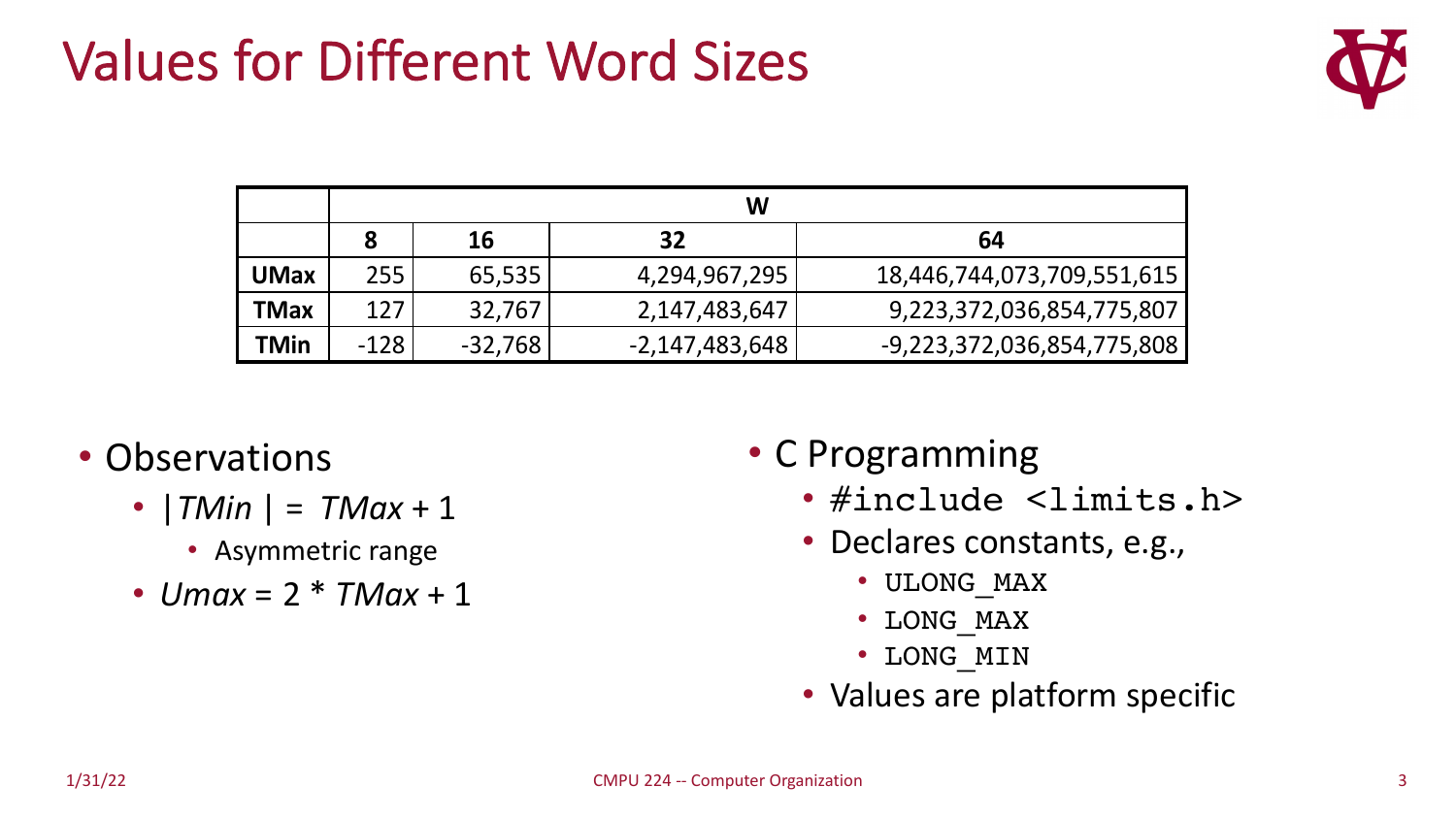## Mapping Between Signed & Unsigned





Maintain Same Bit Pattern

• Mappings between unsigned and two's complement numbers: Keep the same bit representations and reinterpret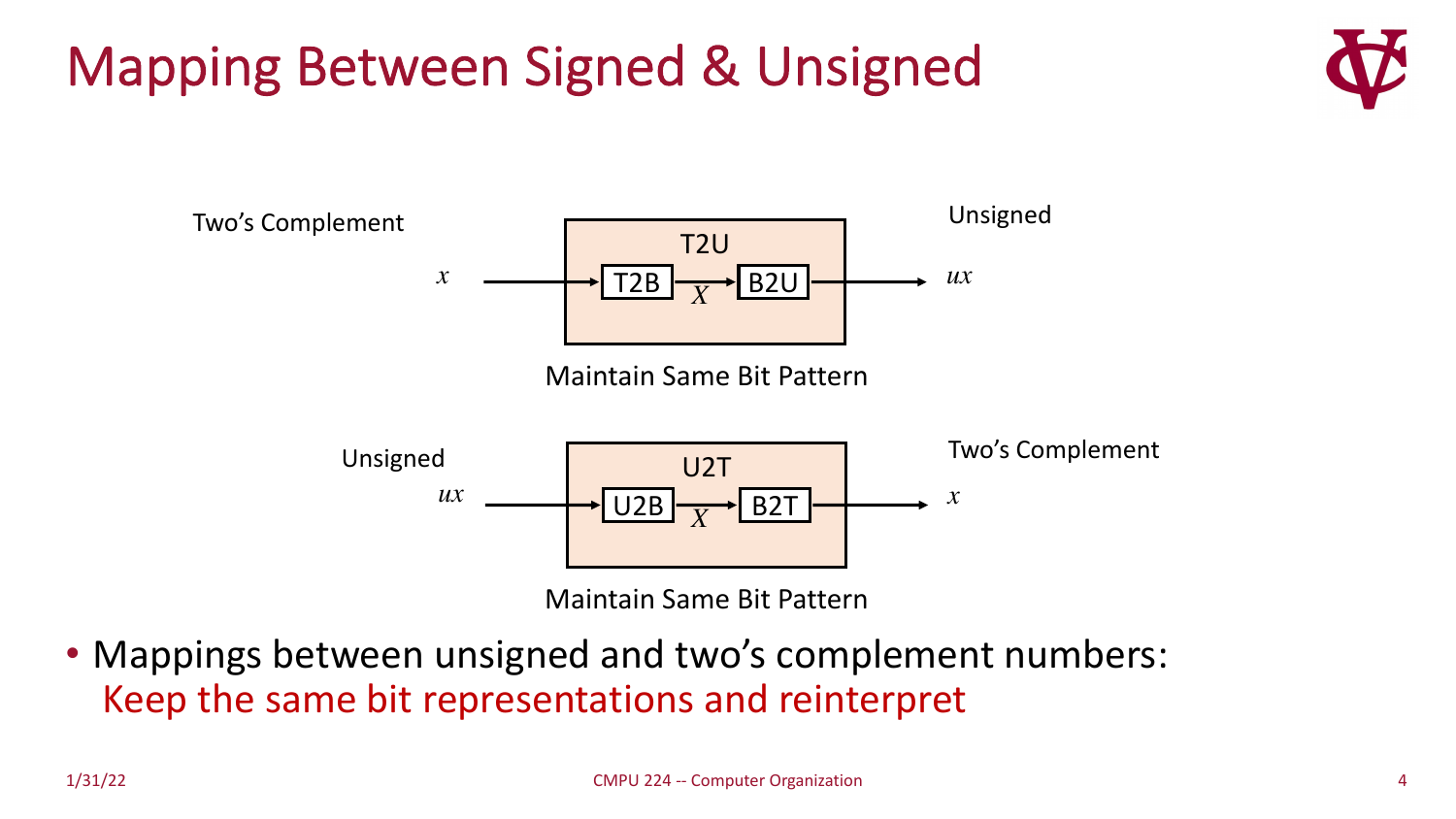### Mapping Signed  $\leftrightarrow$  Unsigned



| <b>Bits</b> | <b>Signed</b>  |
|-------------|----------------|
| 0000        | $\mathbf 0$    |
| 0001        | $\mathbf{1}$   |
| 0010        | $\overline{2}$ |
| 0011        | 3              |
| 0100        | 4              |
| 0101        | 5              |
| 0110        | 6              |
| 0111        | $\overline{7}$ |
| 1000        | $-8$           |
| 1001        | $-7$           |
| 1010        | $-6$           |
| 1011        | $-5$           |
| 1100        | $-4$           |
| 1101        | $-3$           |
| 1110        | $-2$           |
| 1111        | $-1$           |





1/31/22 CMPU 224 -- Computer Organization 5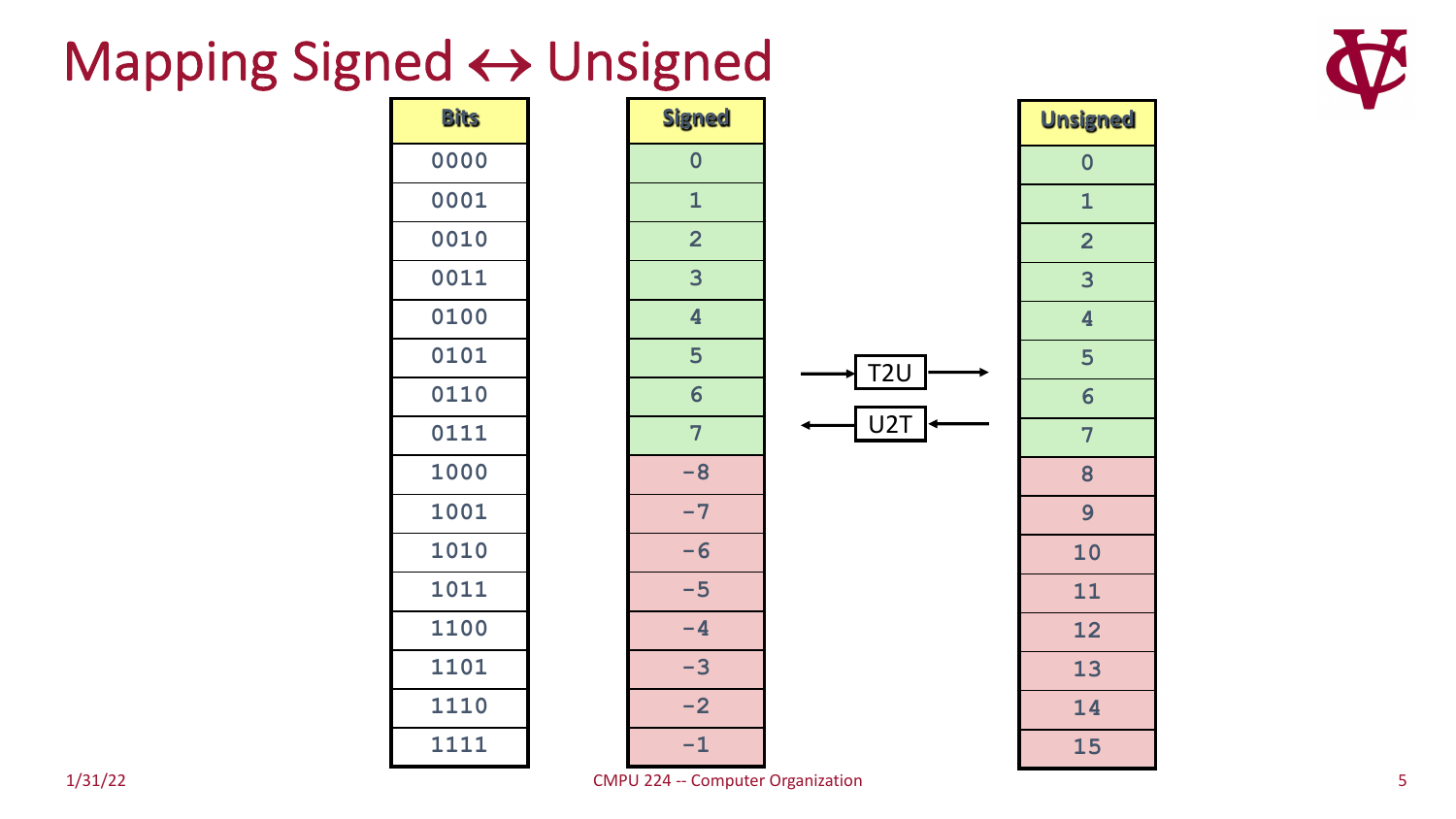### Mapping Signed  $\leftrightarrow$  Unsigned



| <b>Bits</b> |  | <b>Signed</b>           |  |  |  |  |
|-------------|--|-------------------------|--|--|--|--|
| 0000        |  | $\mathbf 0$             |  |  |  |  |
| 0001        |  | $\mathbf{1}$            |  |  |  |  |
| 0010        |  | $\overline{2}$          |  |  |  |  |
| 0011        |  | 3                       |  |  |  |  |
| 0100        |  | $\overline{\mathbf{4}}$ |  |  |  |  |
| 0101        |  | 5                       |  |  |  |  |
| 0110        |  | 6                       |  |  |  |  |
| 0111        |  | $\overline{7}$          |  |  |  |  |
| 1000        |  | $-8$                    |  |  |  |  |
| 1001        |  | $-7$                    |  |  |  |  |
| 1010        |  | $-6$                    |  |  |  |  |
| 1011        |  | $-5$                    |  |  |  |  |
| 1100        |  | $-4$                    |  |  |  |  |
| 1101        |  | $-3$                    |  |  |  |  |
| 1110        |  | $-2$                    |  |  |  |  |
| 1111        |  | $-1$                    |  |  |  |  |

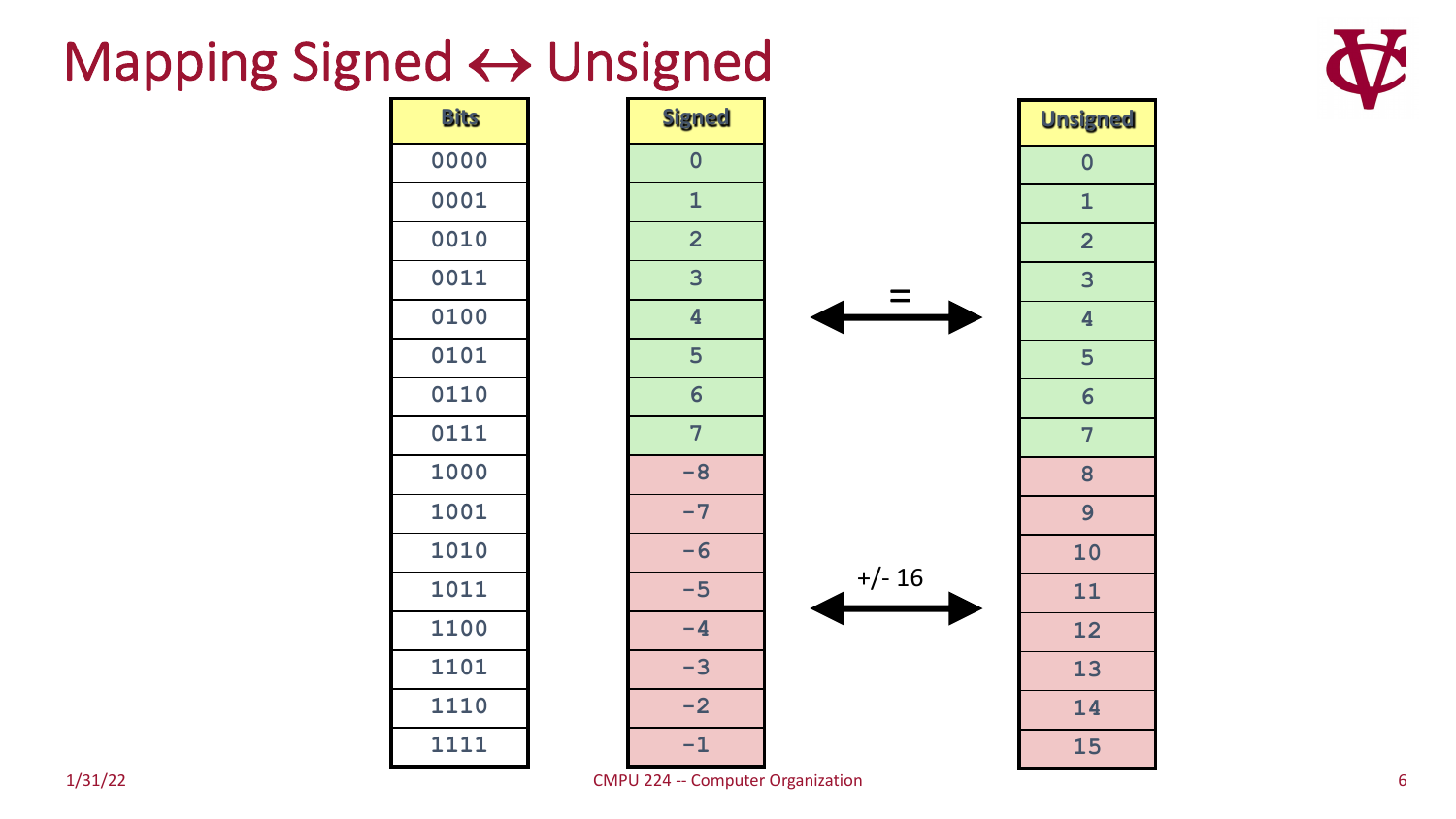### Relation between Signed & Unsigned



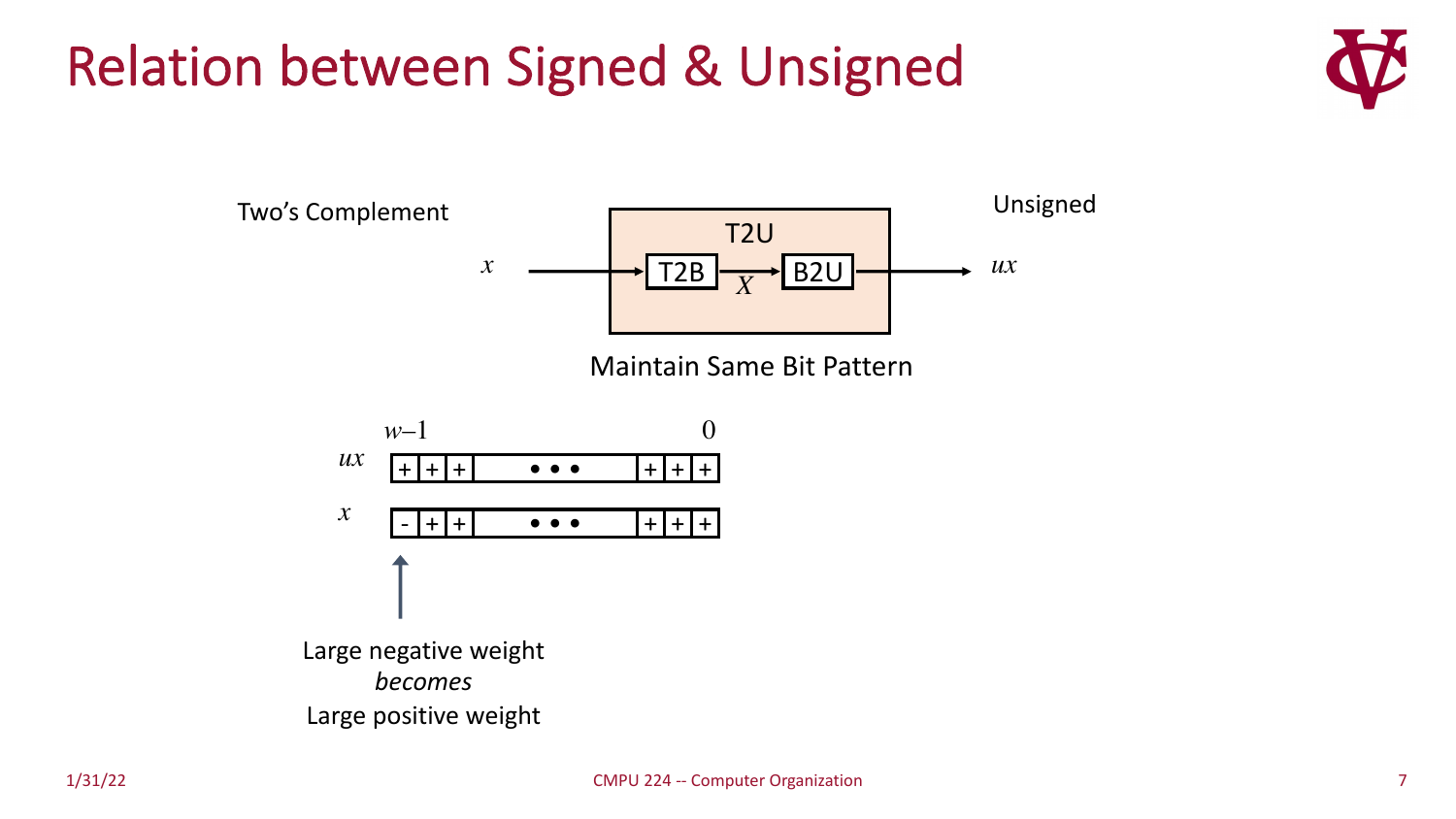### Signed vs. Unsigned in C



- Constants
	- Are by default considered to be **signed** integers
	- Unsigned if have "U" as suffix
		- **0U, 4294967259U**
- Casting
	- Explicit casting between signed & unsigned same as U2T and T2U

```
int tx, ty;
unsigned int ux, uy;
tx = (int) ux;uy = (unsigned) ty;
```
• Implicit casting also occurs via assignments and procedure calls  $tx = ux;$  $uy = ty;$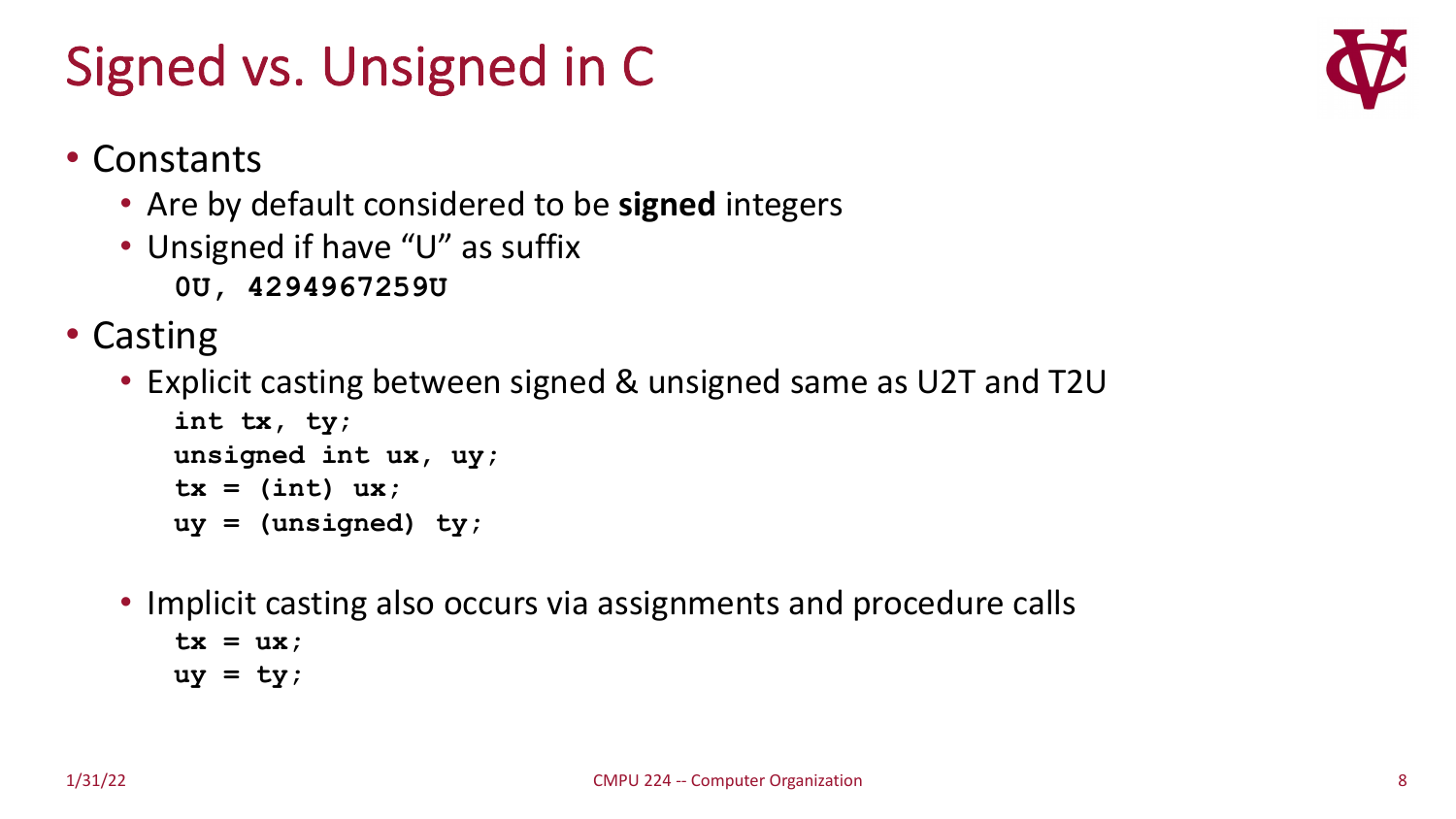Sign Extension



- Given *w*-bit signed integer *x*
- Convert it to *w*+*k*-bit integer with same value
- Rule:
	- Make *k* copies of sign bit:

• 
$$
X' = x_{w-1},..., x_{w-1}, x_{w-1}, x_{w-2},..., x_0
$$

*k* copies of MSB

- Converting from a smaller to larger integer data type
	- C automatically performs sign extension



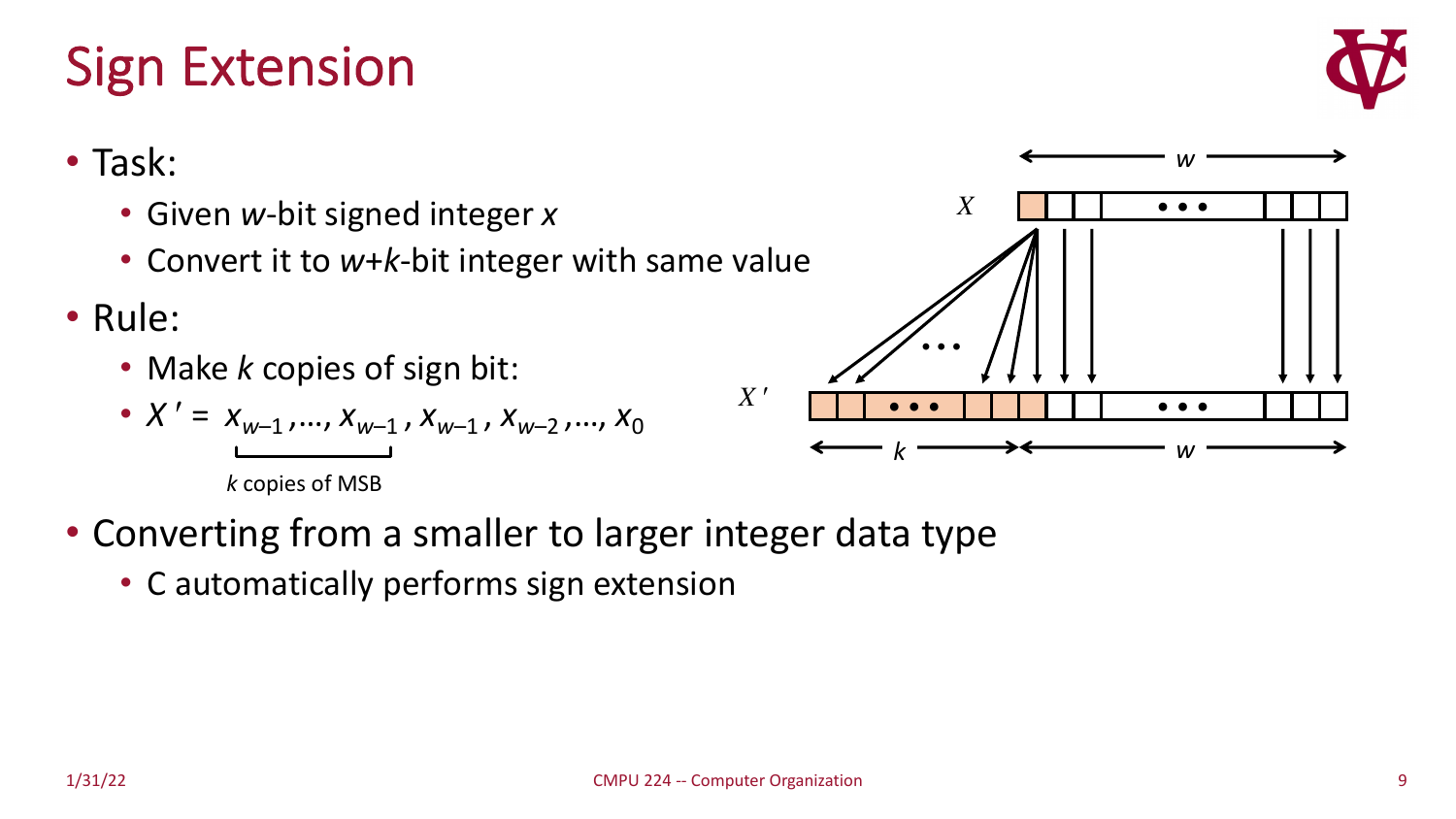## Expanding and Truncating Rules

- Expanding (e.g., short to int)
	- Unsigned: zeros added
	- Signed: sign extension
	- Both yield expected result
- Truncating (e.g., int to short)
	- Unsigned/signed: high order bits are truncated (drop)
	- Result reinterpreted
	- For small numbers this yields expected behavior 11111010  $\rightarrow$  -6 8-bit two's complement
		- 1010  $\rightarrow$  -6 4-bit two's complement
	- Overflow can result in a sign change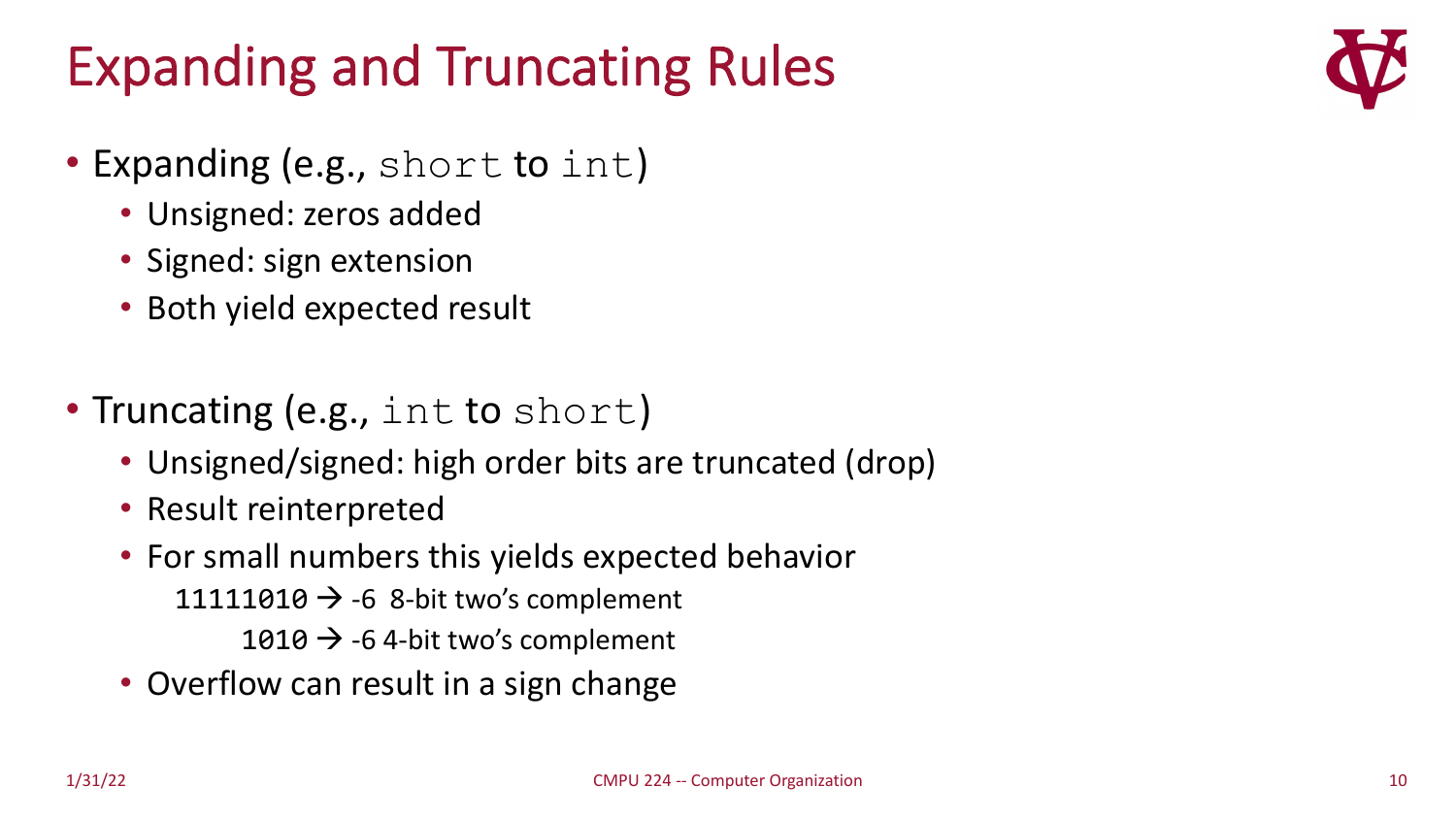### Unsigned Addition





- Standard Addition Function
	- Ignores carry output
- Implements Modular Arithmetic
	- $s = \text{UAdd}_{w}(u, v) = u + v \text{ mod } 2^w$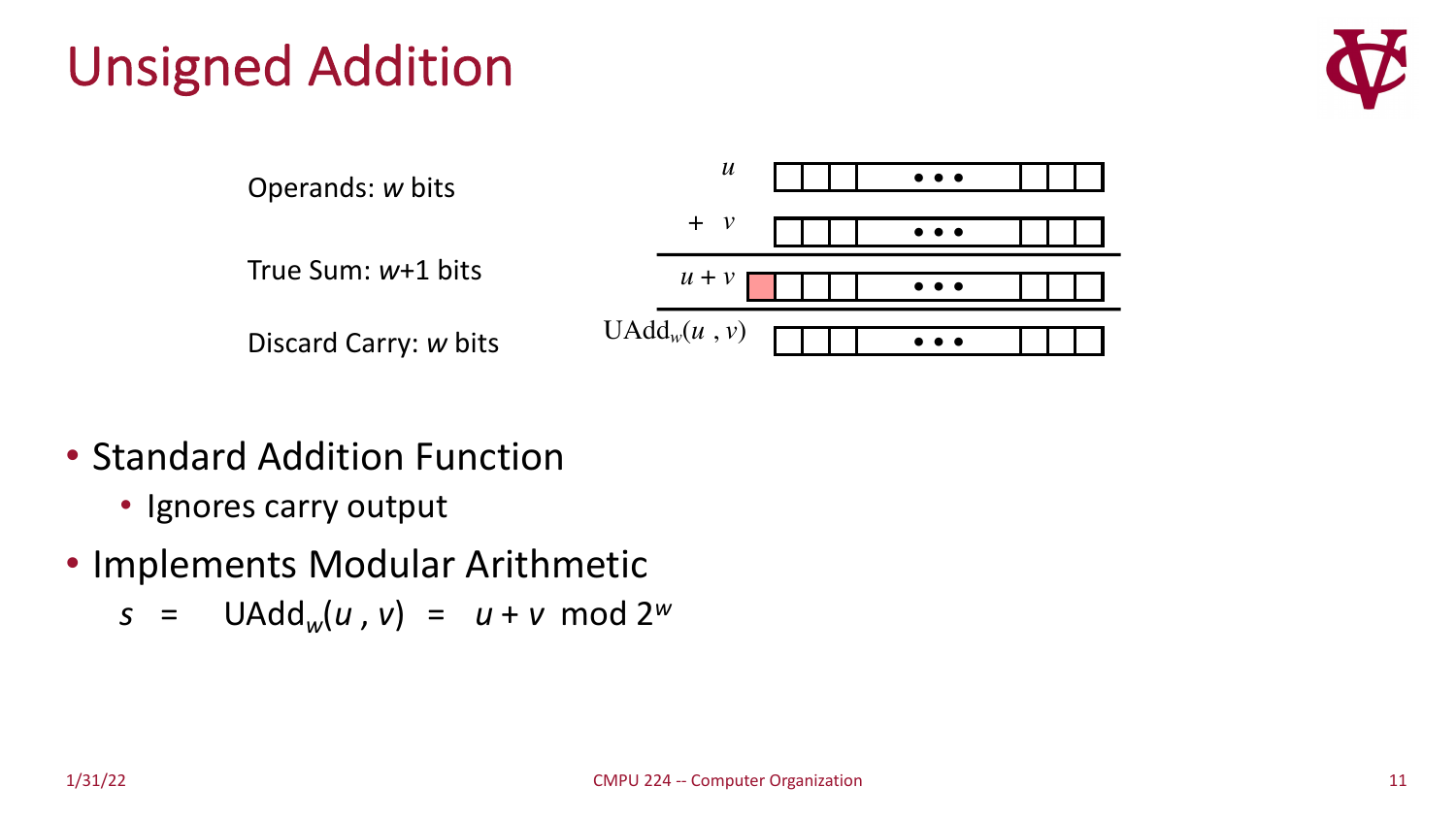## Visualizing Unsigned Addition

- Wraps Around
	- If true sum ≥ 2*<sup>w</sup>*
	- At most once



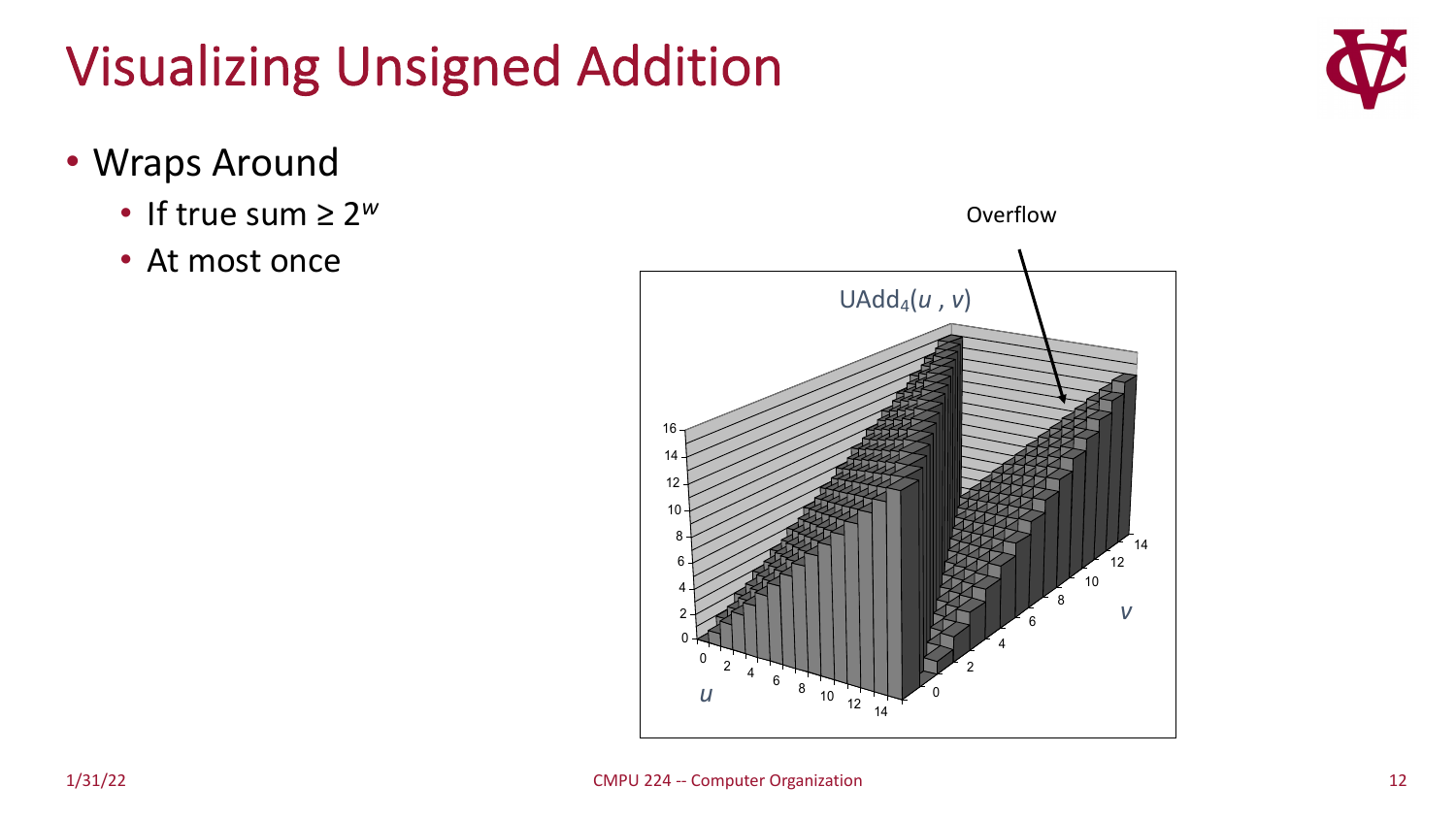### Two's Complement Addition





• TAdd and UAdd have Identical Bit-Level Behavior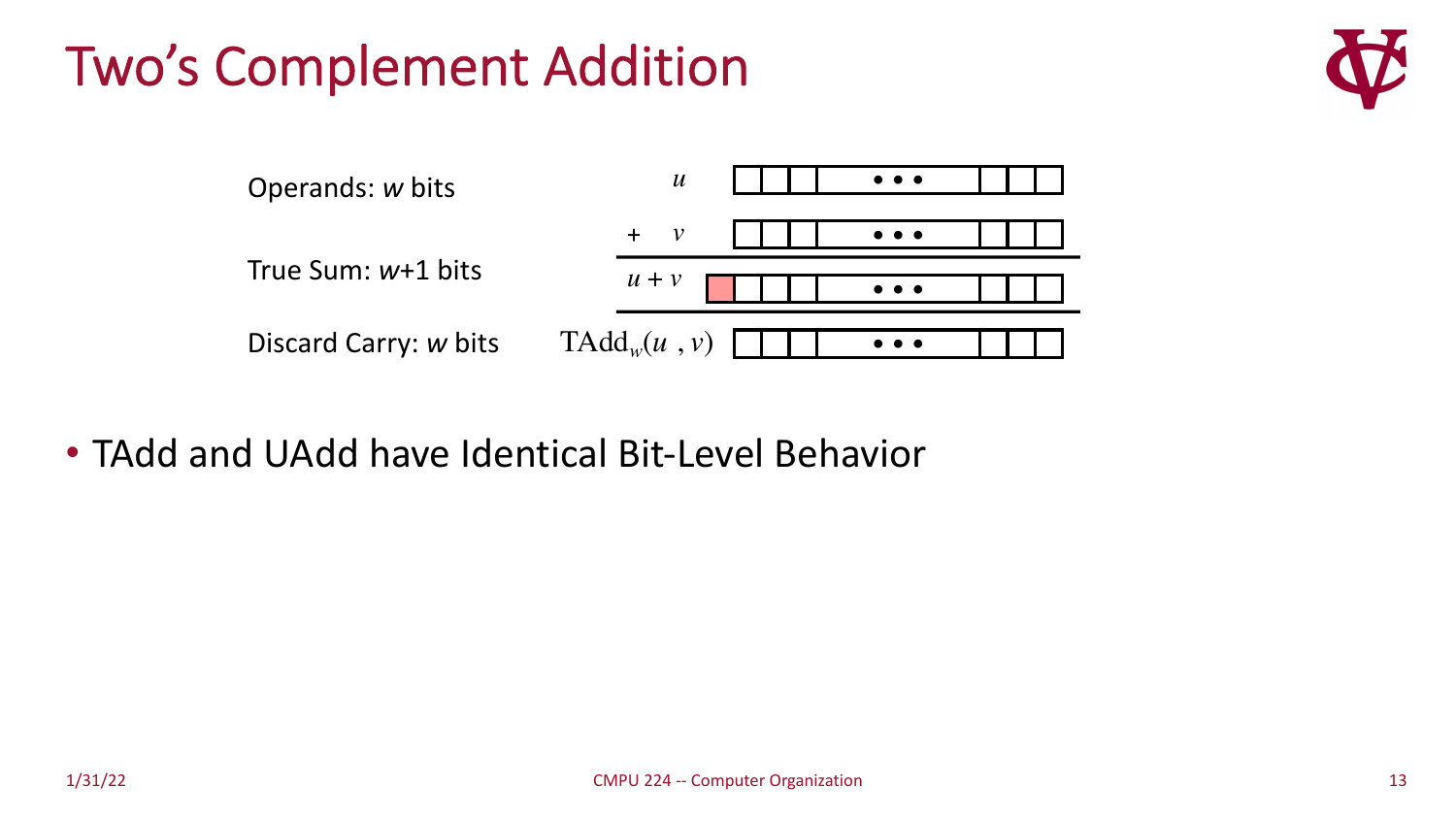# 1/31/22 CMPU 224 -- Computer Organization 14

### Visualizing 2's Complement Addition

- Example Values
	- 4-bit two's comp
	- Range from -8 to +7
- Wraps Around
	- If sum  $\geq 2^{w-1}$ : **Positive Overflow** 
		- Adding two positive numbers
			- Answer should be positive
			- Becomes negative
	- If sum < –2*<sup>w</sup>*–1: **Negative Overflow**
		- Adding two negative numbers
			- Answer should be negative
			- Becomes positive



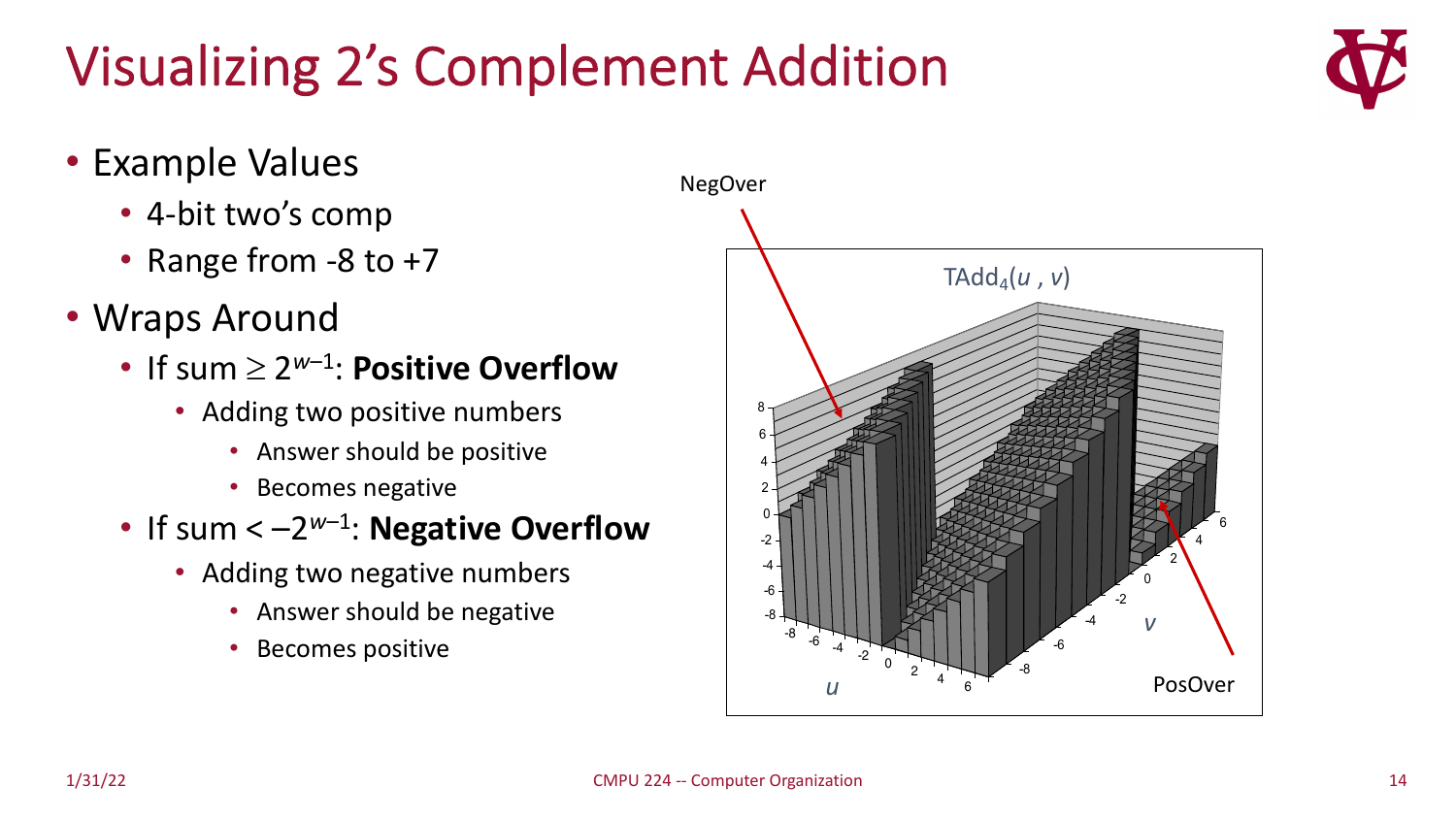### Multiplication



- Goal: Computing Product of *w*-bit numbers *x*, *y*
	- Either signed or unsigned
- But exact results can be bigger than *w* bits
	- Unsigned: up to 2*w* bits
	- Two's complement min (negative): Up to 2*w*-1 bits
	- Two's complement max (positive): Up to 2*w* bits, but only for  $(TMin_w)^2$
- So, maintaining exact results…
	- Would need to keep expanding word size with each product computed
	- Can be done in software, if needed
		- e.g., by "arbitrary precision" arithmetic packages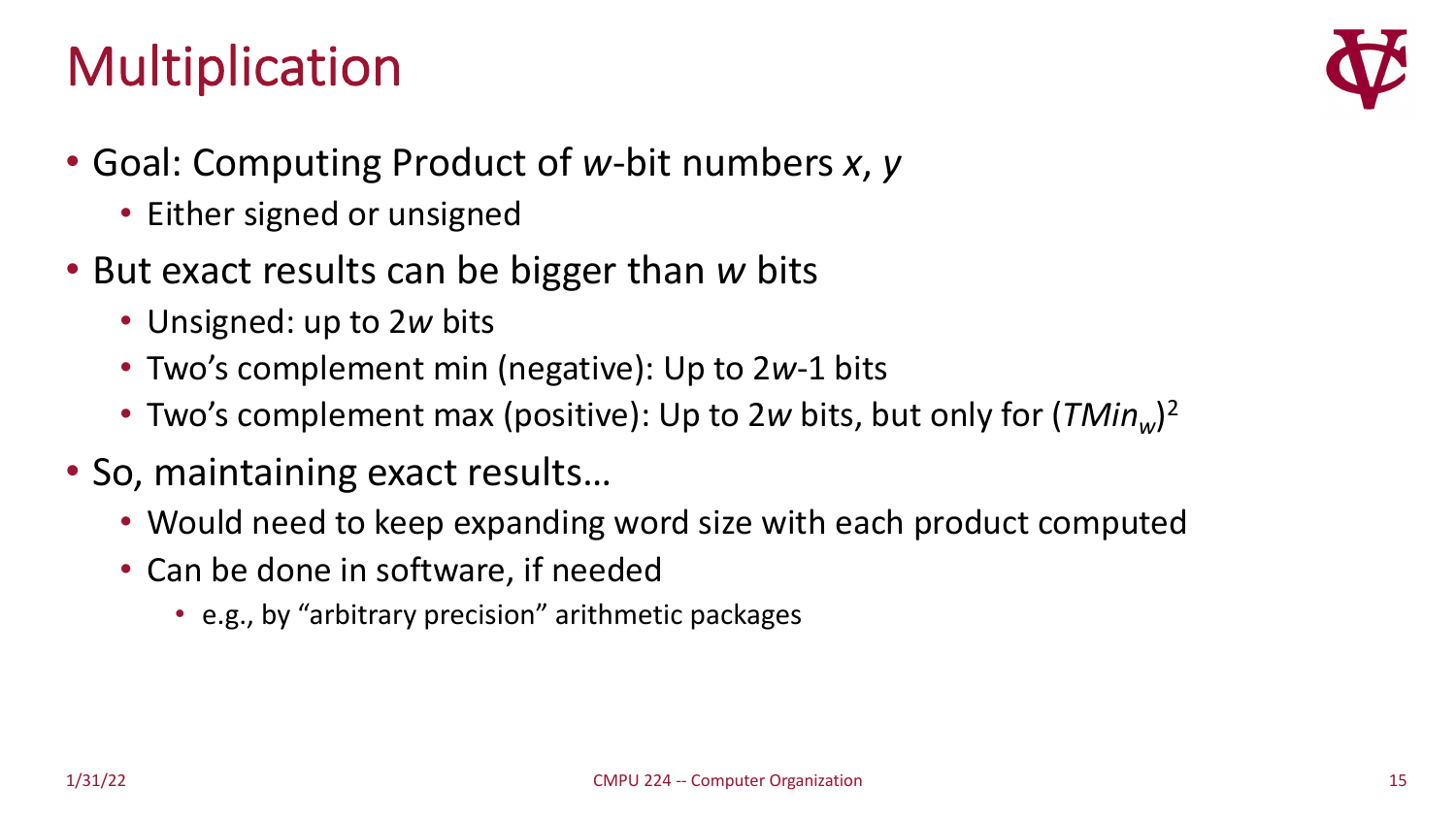### Unsigned Multiplication in C



|                        |                                        |                             | $\boldsymbol{\mathcal{U}}$ |  | $\bullet\bullet\bullet$                                                  |  |
|------------------------|----------------------------------------|-----------------------------|----------------------------|--|--------------------------------------------------------------------------|--|
| Operands: w bits       |                                        | * $\nu$                     |                            |  | $\bullet\bullet\bullet$                                                  |  |
| True Product: 2*w bits | $u \cdot v$<br>$\bullet\bullet\bullet$ |                             |                            |  | $\bullet\bullet\bullet$                                                  |  |
| Discard w bits: w bits |                                        | UMult <sub>w</sub> $(u, v)$ |                            |  | $\bullet\hspace{0.4mm}\bullet\hspace{0.4mm}\bullet\hspace{0.4mm}\bullet$ |  |

- Standard Multiplication Function
	- Ignores high order *w* bits
- Implements Modular Arithmetic UMult<sub>w</sub> $(u, v) = u \cdot v \mod 2^w$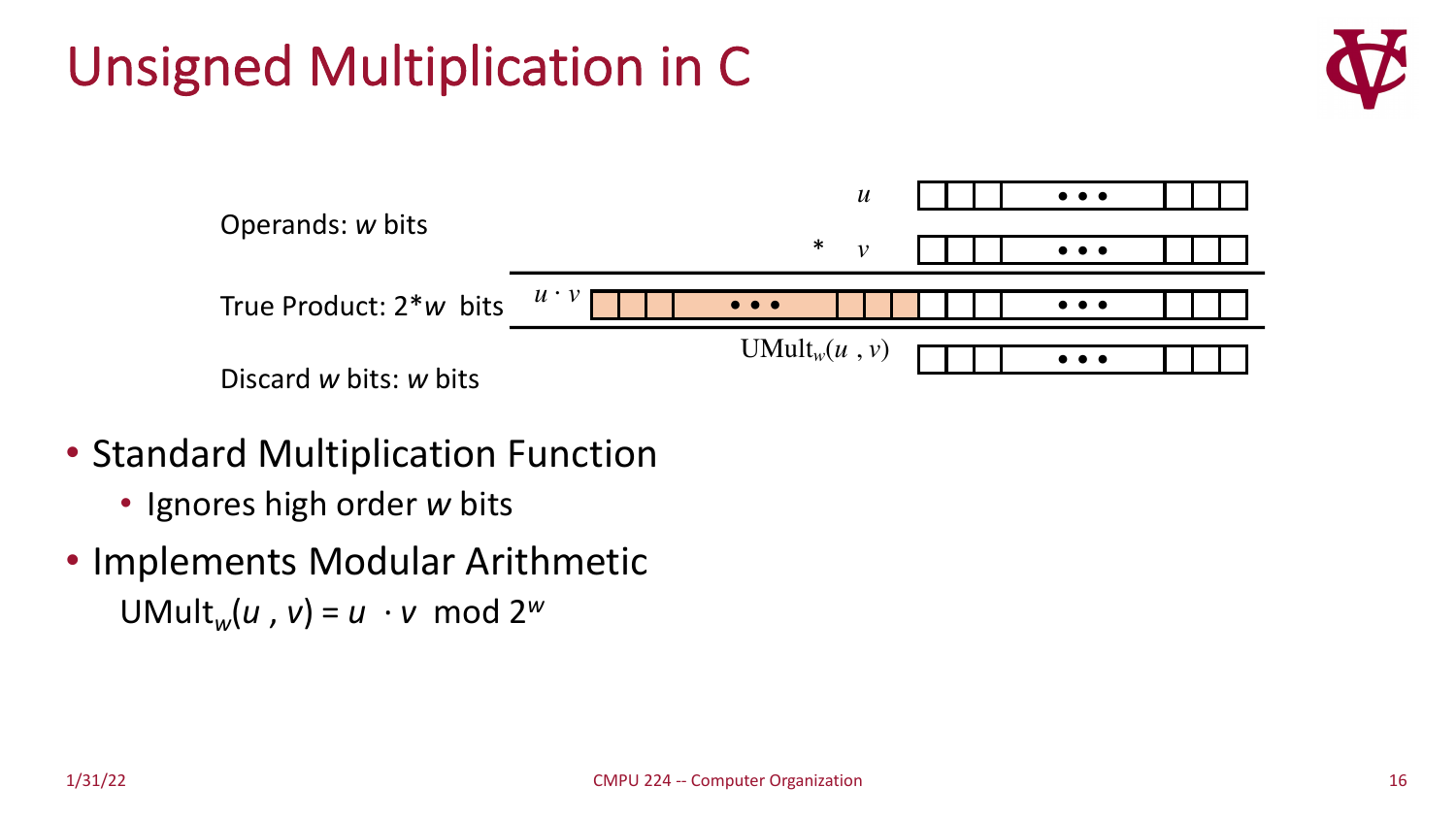### Signed Multiplication in C



|                        |             |                               |         | $\boldsymbol{\mathcal{U}}$ |  |  |  | $\bullet\bullet\bullet$                                                  |  |  |
|------------------------|-------------|-------------------------------|---------|----------------------------|--|--|--|--------------------------------------------------------------------------|--|--|
| Operands: w bits       |             |                               | * $\nu$ |                            |  |  |  | $\bullet\bullet\bullet$                                                  |  |  |
| True Product: 2*w bits | $u \cdot v$ | $\bullet$ $\bullet$ $\bullet$ |         |                            |  |  |  |                                                                          |  |  |
| Discard w bits: w bits |             | TMult <sub>w</sub> $(u, v)$   |         |                            |  |  |  | $\bullet\hspace{0.4mm}\bullet\hspace{0.4mm}\bullet\hspace{0.4mm}\bullet$ |  |  |

#### • Standard Multiplication Function

- Ignores high order *w* bits
- Some of which are different for signed vs. unsigned multiplication
- Lower bits are the same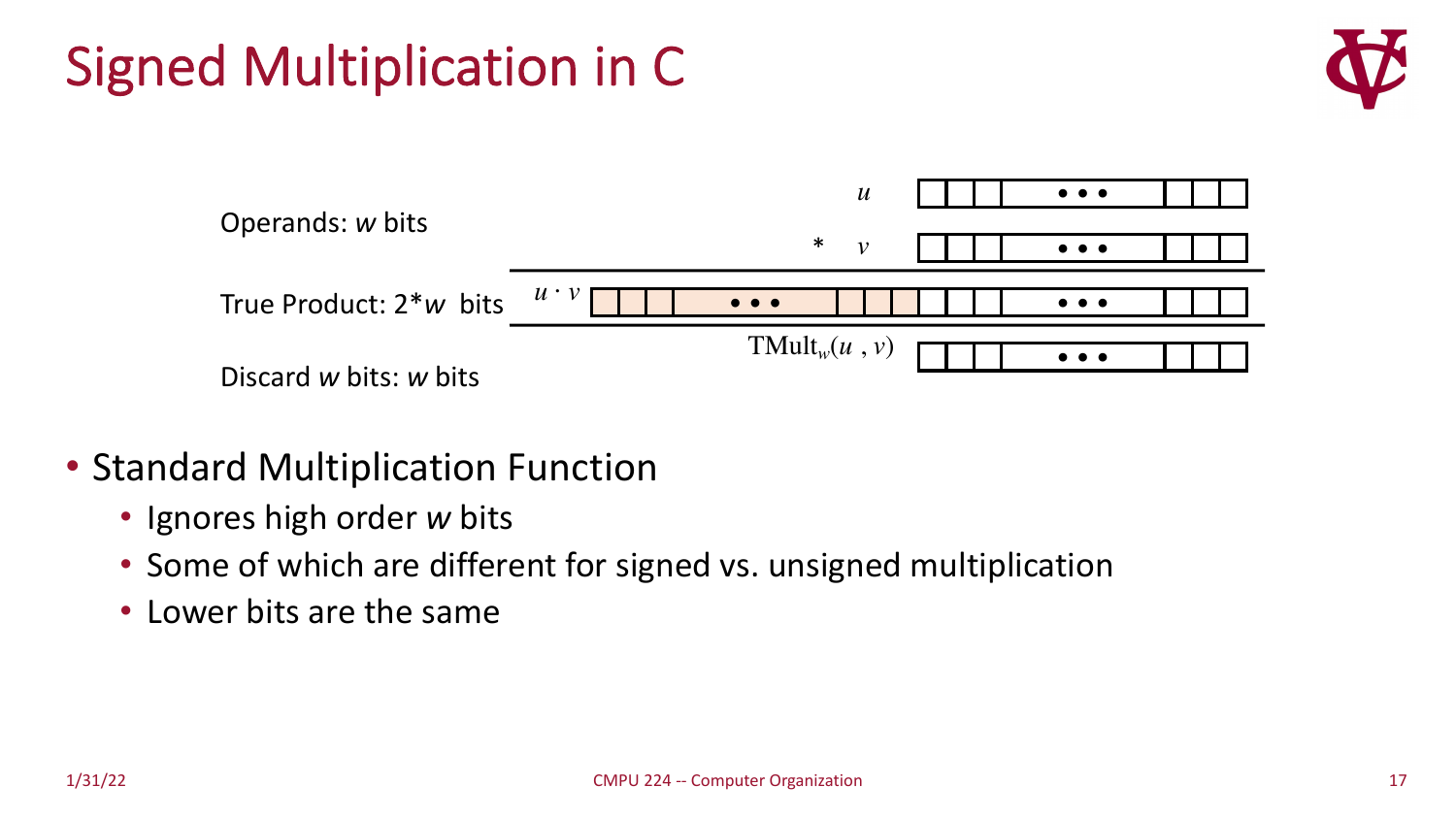1/31/22 CMPU 224 -- Computer Organization 18

# Shift Operations

- Left Shift:  $x \leq y$ 
	- Shift bit-vector **x** left **y** positions
		- Throw away extra bits on left
		- Fill with 0's on right
- Right Shift:  $x \gg y$ 
	- Shift bit-vector **x** right **y** positions
		- Throw away extra bits on right
	- Logical shift
		- Fill with 0's on left
	- Arithmetic shift
		- Replicate most significant bit on left
- Undefined Behavior
	- Shift amount < 0 or ≥ data size

| Argument x    | 01100010 |  |  |  |
|---------------|----------|--|--|--|
| $<<$ 3        | 00010000 |  |  |  |
| $Log.$ >> 2   | 00011000 |  |  |  |
| Arith $\gg$ 2 | 00011000 |  |  |  |

| Argument x    | 10100010 |
|---------------|----------|
| $<<$ 3        | 00010000 |
| $Log.$ >> 2   | 00101000 |
| Arith $\gg$ 2 | 11101000 |

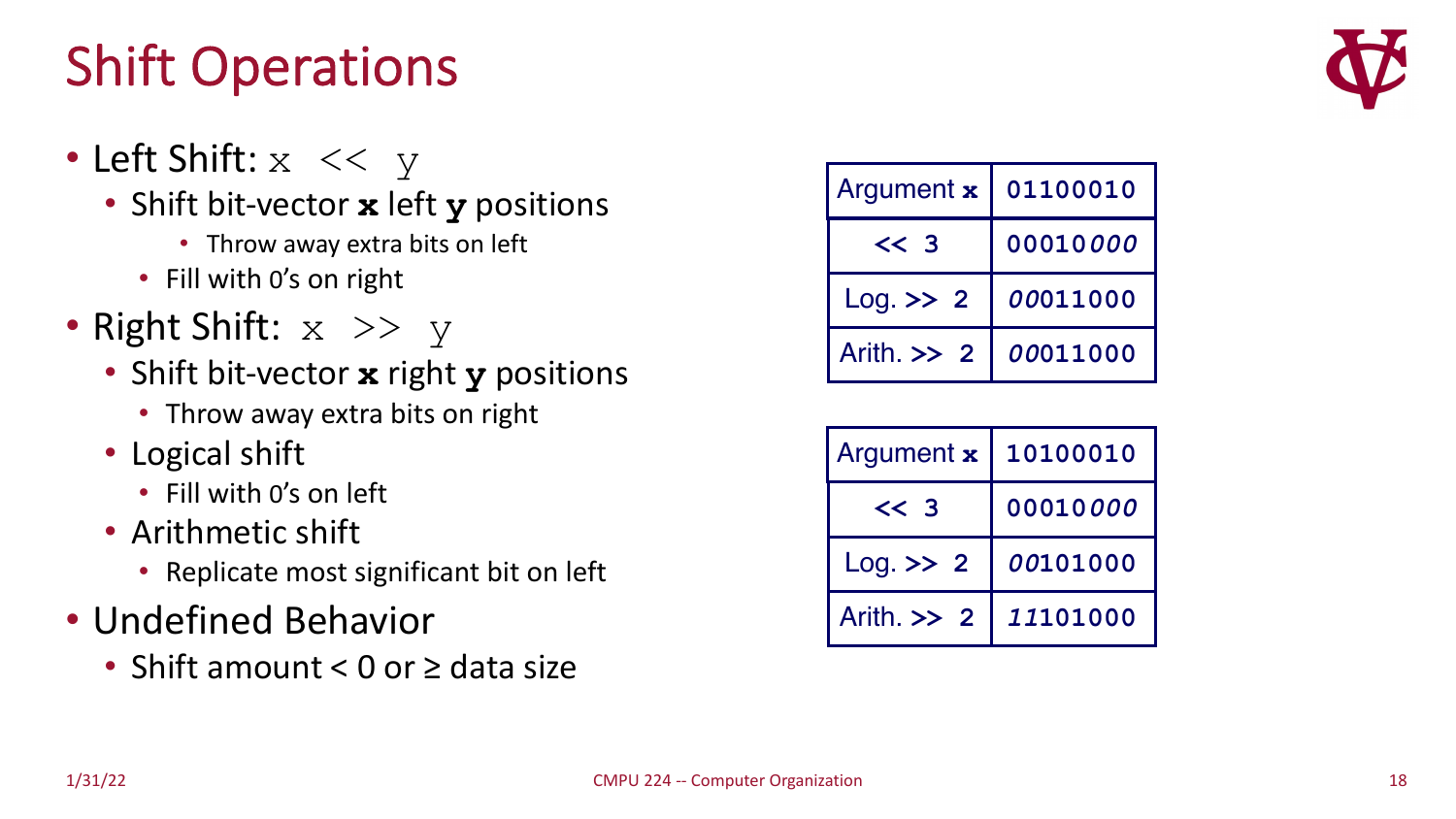### Power-of-2 Multiply with Shift



- Operation
	- **u << k** gives **u \*** *2k*
	- Both signed and unsigned
- Examples
	- **u \* 8 == u << 3**
	- **u \* 24 == (u << 5) – (u << 3)**
	- Most machines shift and add faster than multiply
		- Compiler generates this code automatically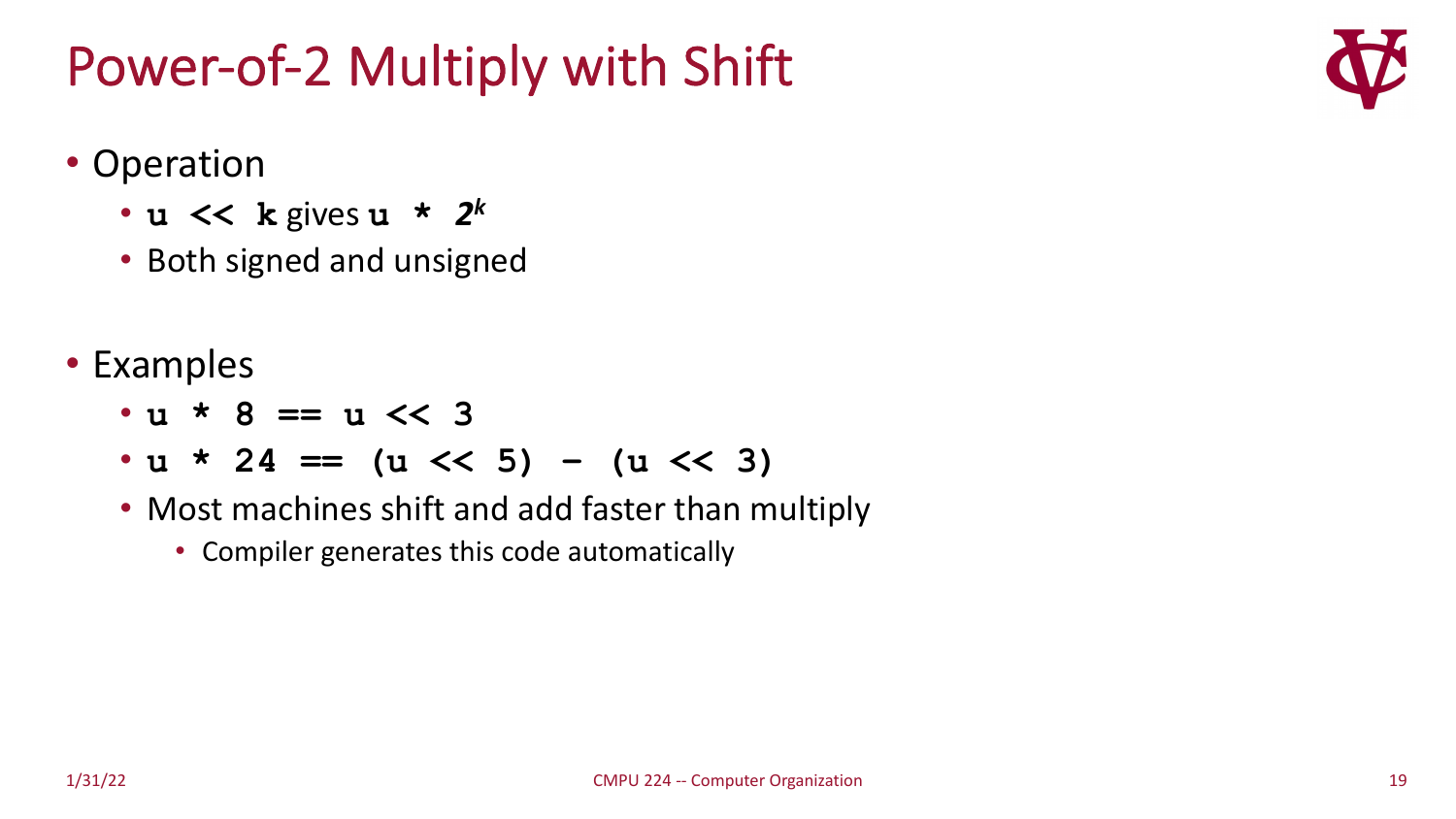### Unsigned Power-of-2 Divide with Shift



- Quotient of Unsigned by Power of 2
	- $\cdot$  **u**  $\rightarrow$  **k** gives  $\lfloor u \rfloor$  /  $2^{k}$
	- Uses logical right shift
	- Rounds towards zero (truncates decimal part)

|                | <b>Division</b> | <b>Computed</b> | <b>Hex</b>      | <b>Binary</b>     |
|----------------|-----------------|-----------------|-----------------|-------------------|
| x              | 15213           | 15213           | 3B<br>6D        | 00111011 01101101 |
| $ x \rangle$ 1 | 7606.5          | 7606            | <b>B6</b><br>1D | 00011101 10110110 |
| $ x \rangle$ 4 | 950.8125        | 950             | 03 B61          | 00000011 10110110 |
| $ x \rangle$ 8 | 59.4257813      | 59              | 3B<br>00        | 00000000 00111011 |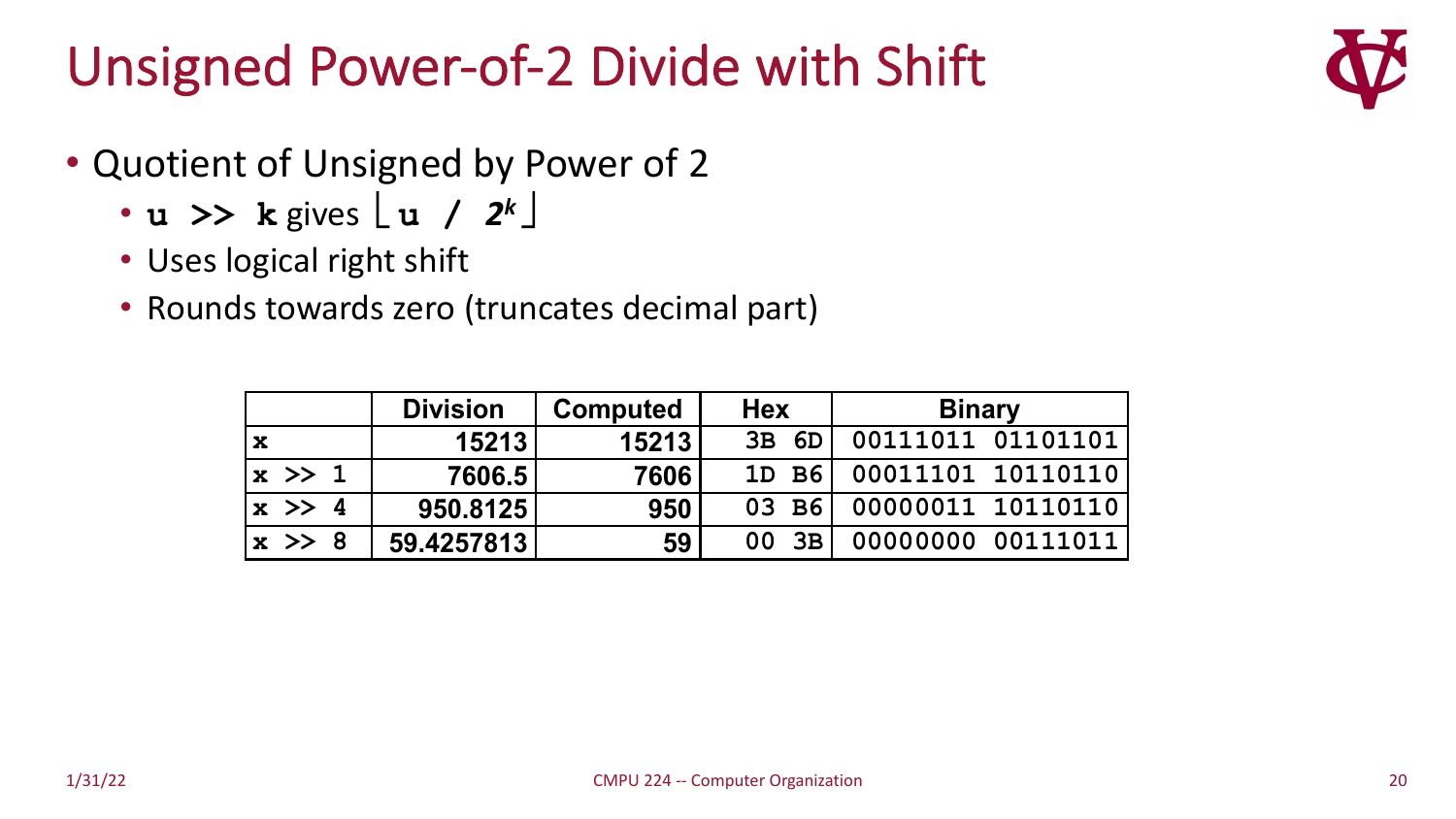### Signed Power-of-2 Divide with Shift

- 
- Quotient of signed by Power of 2
	- **u** >> **k** gives  $\lfloor u \rfloor / 2^k \rfloor$  (greatest integer less than)
	- Uses arithmetic right shift
	- Rounds down

|             | Division               | Computed  | <b>Binary</b>     |
|-------------|------------------------|-----------|-------------------|
| $\mathbf x$ | $-12, 340.0$           | $-12,340$ | 11001111 11001100 |
| $x \gg 1$   | $-6, 170.0$            | $-6,170$  | 11100111 11100110 |
| $x \gg 4$   | $-771.25$              | $-772$    | 11111100 11111100 |
| $x \gg 8$   | $-48.203125$           | $-49$     | 11111111 11001111 |
|             | $X \gg 14$ -0.75317382 | $-1$      | 11111111 11111111 |